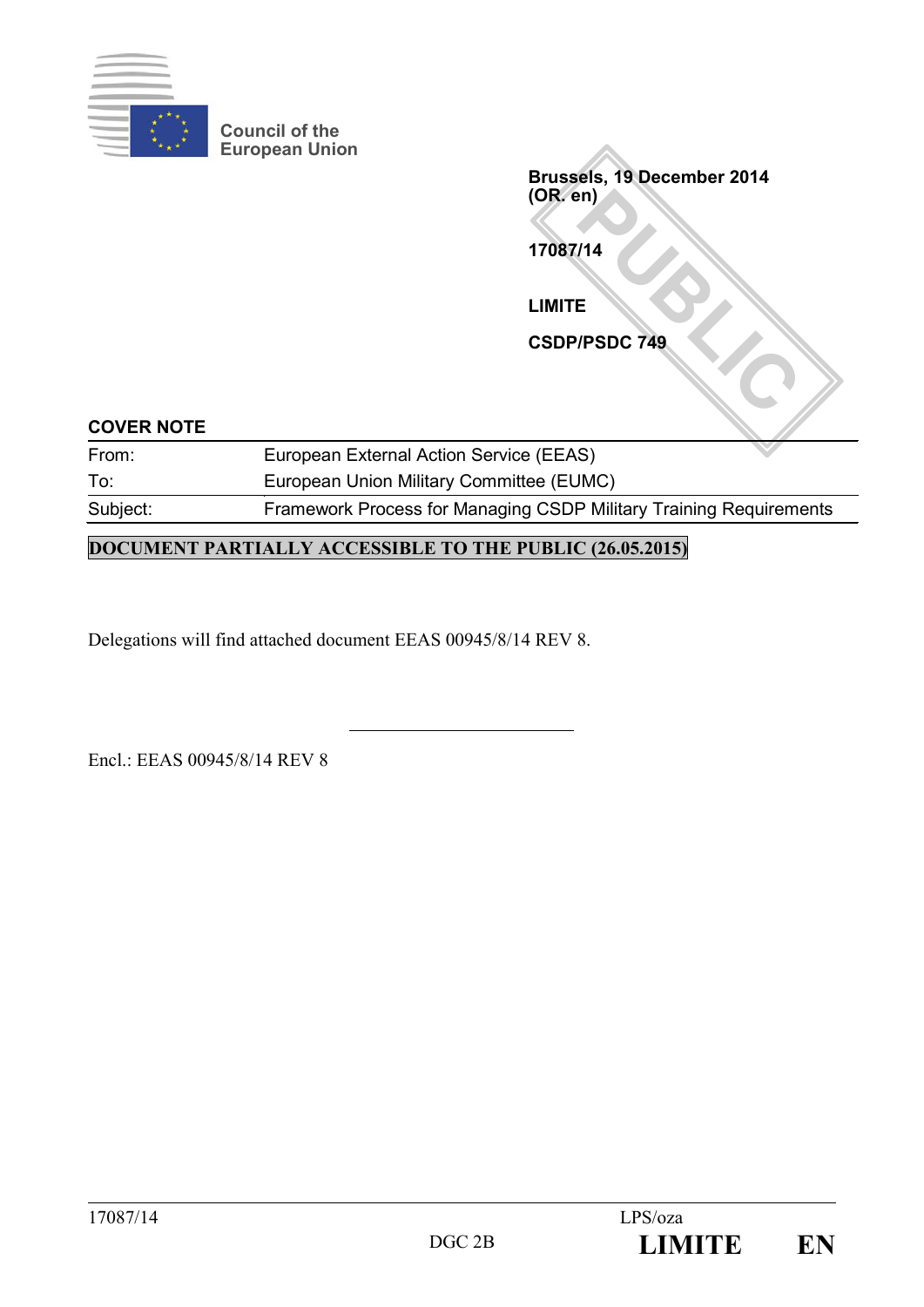# EUROPEAN EXTERNAL ACTION SERVICE



#### **EUROPEAN UNION MILITARY STAFF**

**Brussels, 18 December 2014**

**EEAS 00945/8/14 REV8**

**LIMITE**

**CSDP/PSDC**

#### **NOTE**

| From:    | European Union Military Committee                                  |
|----------|--------------------------------------------------------------------|
| To:      | European Union Military Committee                                  |
|          | No. Prev. doc.: EEAS 00945/7/14 REV7, dated 31 October 2014        |
| Subject: | Framework Process for Managing CSDP Military Training Requirements |

Delegations will find attached the Framework Process for Managing the CSDP Military Training Requirements, as noted by the EUMC on 17 December 2014.

 $\overline{\phantom{a}}$  , which is a set of the set of the set of the set of the set of the set of the set of the set of the set of the set of the set of the set of the set of the set of the set of the set of the set of the set of th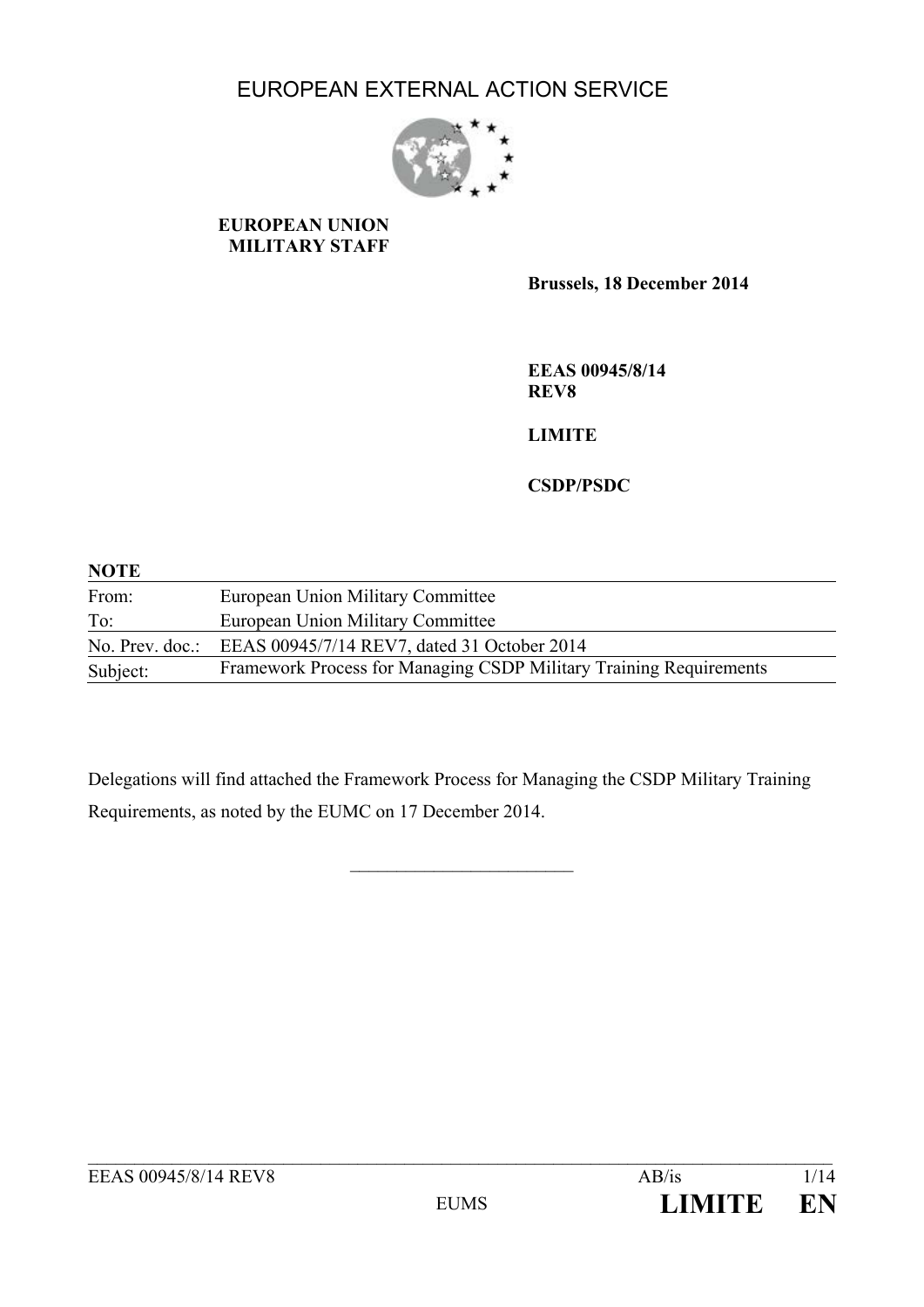#### References:

- A. Military Training and Education in the EU EUMS Study, doc. EEAS 00978/4/13 REV 4, dated 24 September 13, Ref. Ares (2013)3108408 - 25/09/2013) (EUMC agreed the short term proposals referenced in the document, in its meeting on 7 October 13 - Outcome of Proceedings EUMC, doc ST 14578/13, CSDP/PSDC 653, dated 8 October 13).
- B. Military Training and Education in the EU Final Draft Action Plan for the short term proposals, doc. EEAS 02648/2/14, dated 4 February 14 (agreed by the EUMC in its meeting on 26 February 2014 - Outcome of Proceedings, doc. 7059/14, CSDP/PSDC 120 , dated 27 February 14).
- C. European Council 19/20 December 2013, Conclusions, doc. EUCO 217/13, dated 20 December 2013.
- D. Council Conclusions on CSDP, doc. 15992/13, dated 25 November 2013.
- E. Terms of Reference of EU Military Training Group, doc. 9357/14, dated 30 April 2014.

#### **A. BACKGROUND**

- 1. In 2013, the EUMS conducted a strategic level analysis whose outcomes were a Study on the Military Training and Education in the EU and a series of proposals divided in short, medium and long term (Ref A).
- 2. On 26 Feb 14, EUMC agreed the Action Plan for the short term proposals (Ref B). One of these proposals (no 2) provided for the definition of the military training requirements in CSDP, which makes the object of the present document.

#### **B. AIM**

3. The aim of this document is to set the framework for a process of managing the CSDP military training requirements by proposing a list of preliminary military training disciplines on which further analysis is required in the short term in order to define the CSDP military training requirements.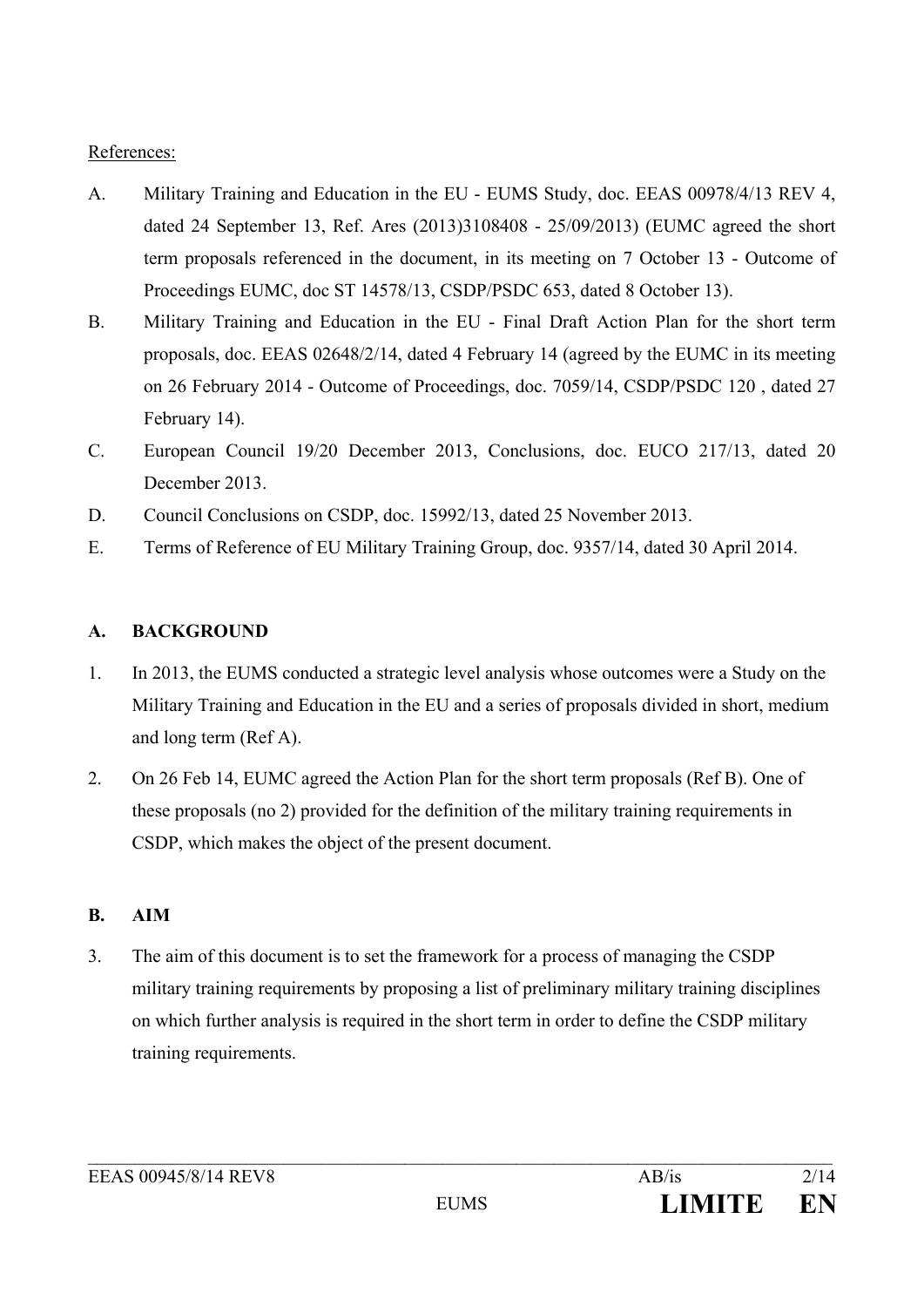### **C. METHODOLOGY**

- 4. Training of armed forces is the responsibility of the Member States (MS). Nevertheless, when MS decide in common to contribute with military capabilities to CSDP military missions and operations, there may be a common requirement for training in certain areas specific to CSDP. This common requirement may be efficiently met through centralized management of these specific training requirements (at EU level) and decentralized execution or implementation of those requirements (at MS level).
- 5. The proposed centralized process of managing CSDP military training requirements consists of four steps: ([1](#page-3-0)) define the EU training disciplines; (2) define thematics<sup>1</sup> for each disciplines; (3) derive CSDP military training requirements by identifying performance objectives (POs) for each training audience and by thematics; (4) define training necessary to secure a proper accomplishment of POs. The outcomes of this process are clearly defined CSDP military training requirements (the process schematic and an example are presented in Annex A).
- 6. This document identifies a list of preliminary EU military training disciplines and thematics (steps 1 and 2) and provides detailed guidelines for the conduct of steps 3 and 4, through Training Requirements Analysis (TRA).

### **D. EU MILITARY TRAINING DISCIPLINES AND THEMATICS**

- 7. An EU military training discipline is a functional category that groups distinct thematics in support of a military capability for CSDP military missions and operations. They may derive from various sources, such as political guidance (Ref C and D), the capability and concept development processes or military guidance provided by the EUMC. The scope of a training discipline is broad, ranging from the political-strategic down to the tactical level and it applies to both individual and collective training.
- 8. To better manage training requirements on a functional basis and facilitate further coherence with NATO training principles, the EU Military Training Group (EUMTG) (Ref E), supported by the EUMS, has defined several EU military training disciplines which are specific or relevant to CSDP (Annex B). This is to be regarded as a preliminary list of training

<span id="page-3-0"></span>**<sup>1</sup>** Thematics are areas within each discipline that group individual and collective performance objectives on a functional basis.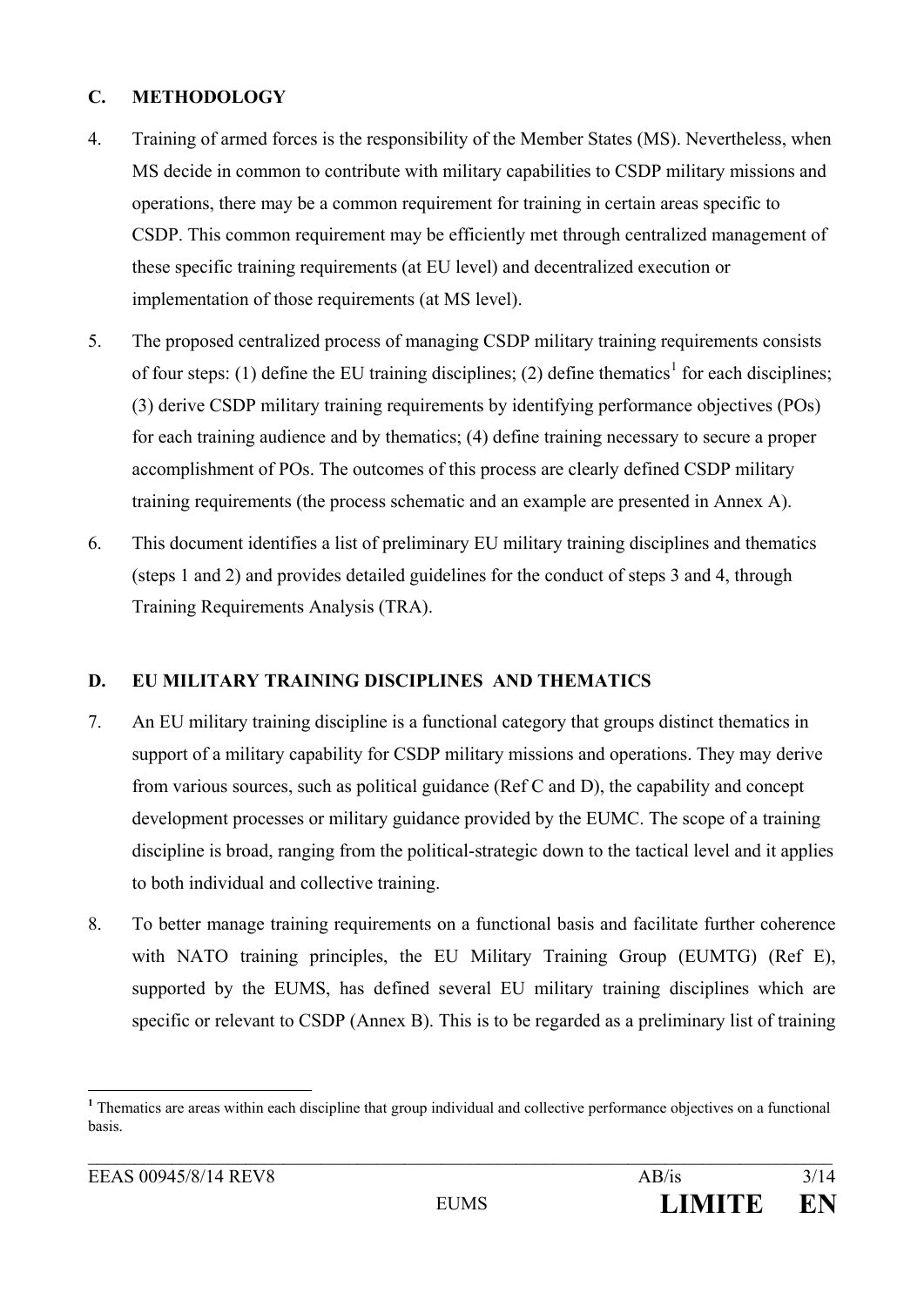disciplines that may be subject to changes according to needs and on the basis of the EUMC's strategic guidance on the EU military training and education.

### **E. CSDP MILITARY TRAINING REQUIREMENTS**

- 9. CSDP Military Training Requirements describe the training necessary to achieve and sustain the desired level of performance for CSDP military missions and operations.
- 10. Military training requirements could be classified as either *standing*, aimed at sustaining the desired level of operational effectiveness, or *new* requirements where new competencies should be developed and/or existing competencies need to be improved.
- 11. EUMS has conducted an analysis of sources of military training requirements (Ref A) and identified a series of thematics where performance may need improvement by training (Annex B). These thematics represent the basis for deriving CSDP military training requirements through TRA, validated by the EUMTG and approved by the EUMC.
- 12. In the spirit of the comprehensive approach, all relevant activities conducted to implement the military training requirements should be carried out with consideration of CSDP civilian training requirements and in cooperation with EDA and the Commission. These activities should be coherent with existing NATO ones whenever possible, respecting the principles of inclusiveness and reciprocity.

# **F. GUIDELINES FOR TRAINING REQUIREMENTS ANALYSIS (TRA)**

- 13. To understand whether, in the implementation process, training activities (e.g. courses, exercises etc.) manage to meet the military training requirements, quantitative and qualitative analyses are needed. In order to approach training in an integrated manner, across all levels, training requirements should be analysed per each individual training discipline. In this respect, in accordance with the EUMC's periodic strategic guidance, EUMTG should either directly conduct TRA or validate TRA conducted, on its behalf, by other entities (e.g. discipline leaders, as referred to in para.15). The final result of the respective TRA is a clear picture of the training performance required, the training gaps that exist and the training options available.
- 14. The TRA process mainly consists of four steps: (1) define thematics for a particular training discipline (by validating the preliminary thematics presented in the Annex B and/or

\_\_\_\_\_\_\_\_\_\_\_\_\_\_\_\_\_\_\_\_\_\_\_\_\_\_\_\_\_\_\_\_\_\_\_\_\_\_\_\_\_\_\_\_\_\_\_\_\_\_\_\_\_\_\_\_\_\_\_\_\_\_\_\_\_\_\_\_\_\_\_\_\_\_\_\_\_\_\_\_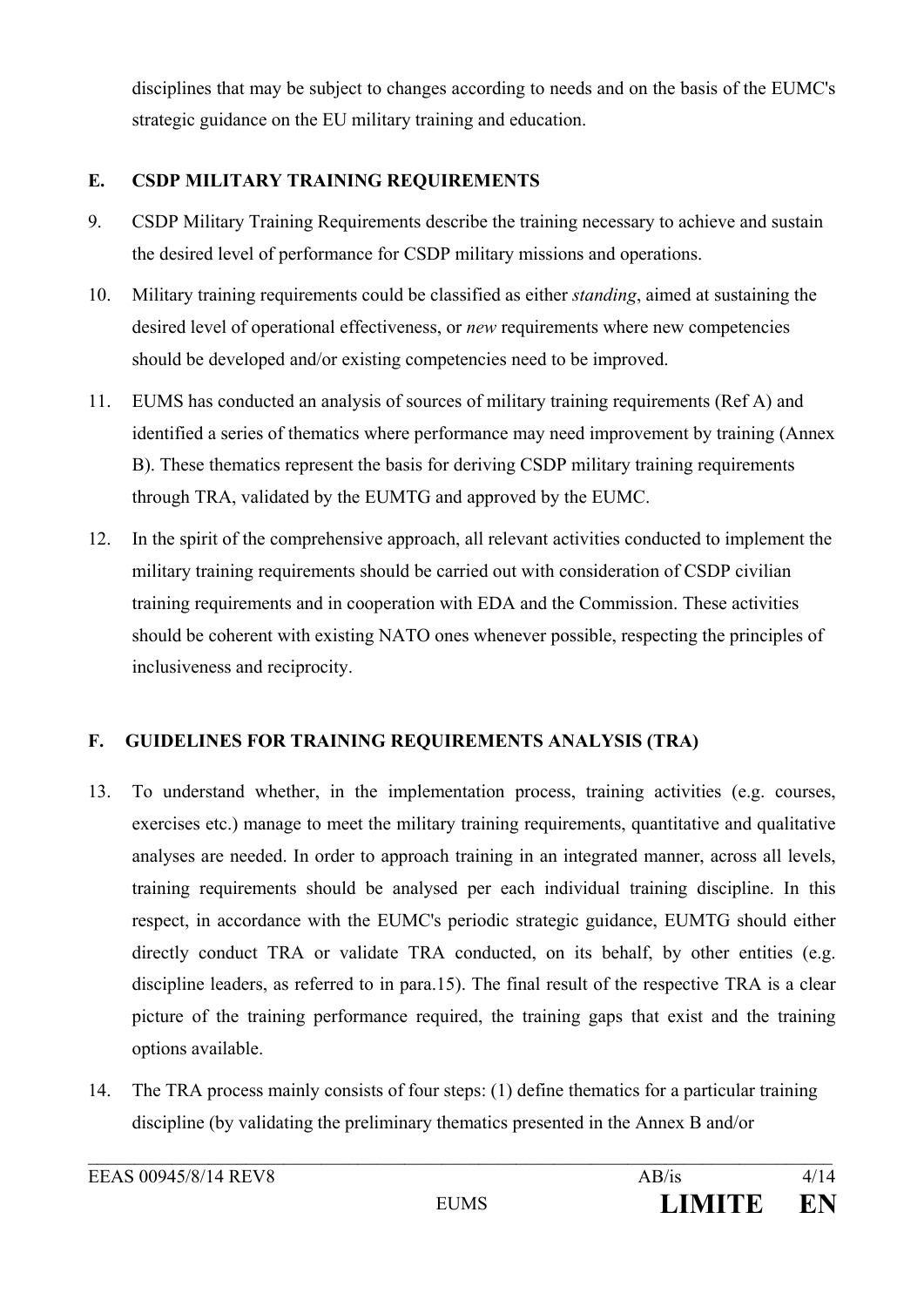identifying new ones); (2) define EU specific POs for each thematic; (3) map the existing training standards and opportunities in MS, NATO, or other international organisations either on-line, using the information uploaded by the MS on the Sharing Training Facilities Catalogue, or through focused questionnaires and (4) assess how the existing training activities obtained in step 3 meet the EU specific POs defined in step 2. A critical moment in step 2 of the process is the definition of EU specific POs. This should generally be done through comparison with existing NATO's POs, via staff-to-staff contacts. The TRA could be conducted, in workshop format, with contributions from military and civilian experts in each discipline.

- 15. A rational and expedient approach is the conduct of TRA by lead nations/ bodies, which can assume the role of EU discipline leaders<sup>[2](#page-5-0)</sup>, with subsequent validation of the TRA by the EUMTG. In order to avoid duplication of effort, the role of the EU discipline leader has to be assumed, whenever possible and accessible to all EU MS, by the nation or the body having a similar role for NATO (e.g. Lead Nations, Centres of Excellence, PfP Training Centres etc.).
- 16. MS are encouraged to take the lead for the EU military training disciplines listed in Annex B and, as "discipline leader", conduct TRA with the aim of identifying training gaps and proposing appropriate corrective measures, to be subsequently validated by the EUMTG and approved by the EUMC. Having already identified several discipline leaders, it is recommended that, in the short term, further analysis be conducted, for the following disciplines:
	- a. Comprehensive Approach to Crisis Management in CSDP;
	- b. (Military Role in) Cyber Defence;
	- c. Operations Planning for CSDP;
	- d. Civil Military Cooperation (CIMIC);
	- e. Crisis Management/ Disaster Relief;
	- f. CBRN/WMD.
- 17. EUMTG will ask the EUMC for strategic guidance in order to indicate the need for new disciplines. Only conducting TRA for part of the training disciplines may pose a risk of incoherence among the overall construct of military training and education. Therefore, in the medium and long terms, MS are encouraged to consider taking the lead for all disciplines presented in Annex B.

<span id="page-5-0"></span><sup>&</sup>lt;sup>2</sup> Identification of EU discipline leaders is a proposal for the medium/long term (Ref A).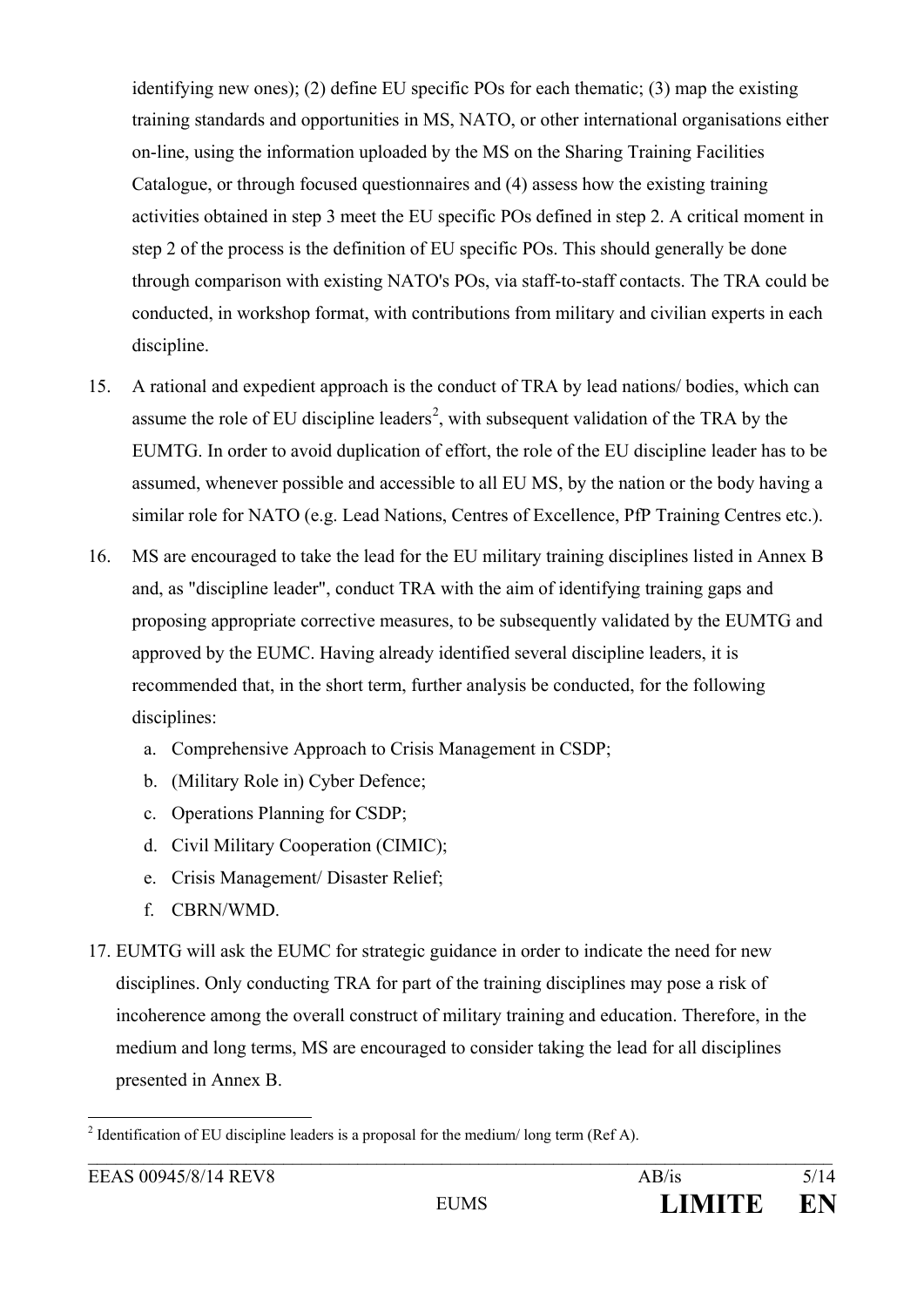Annexes:

- A. The Management of CSDP Military Training Requirements
- B. Preliminary CSDP Military Training Disciplines and Thematics

 $\overline{\phantom{a}}$  , and the set of the set of the set of the set of the set of the set of the set of the set of the set of the set of the set of the set of the set of the set of the set of the set of the set of the set of the s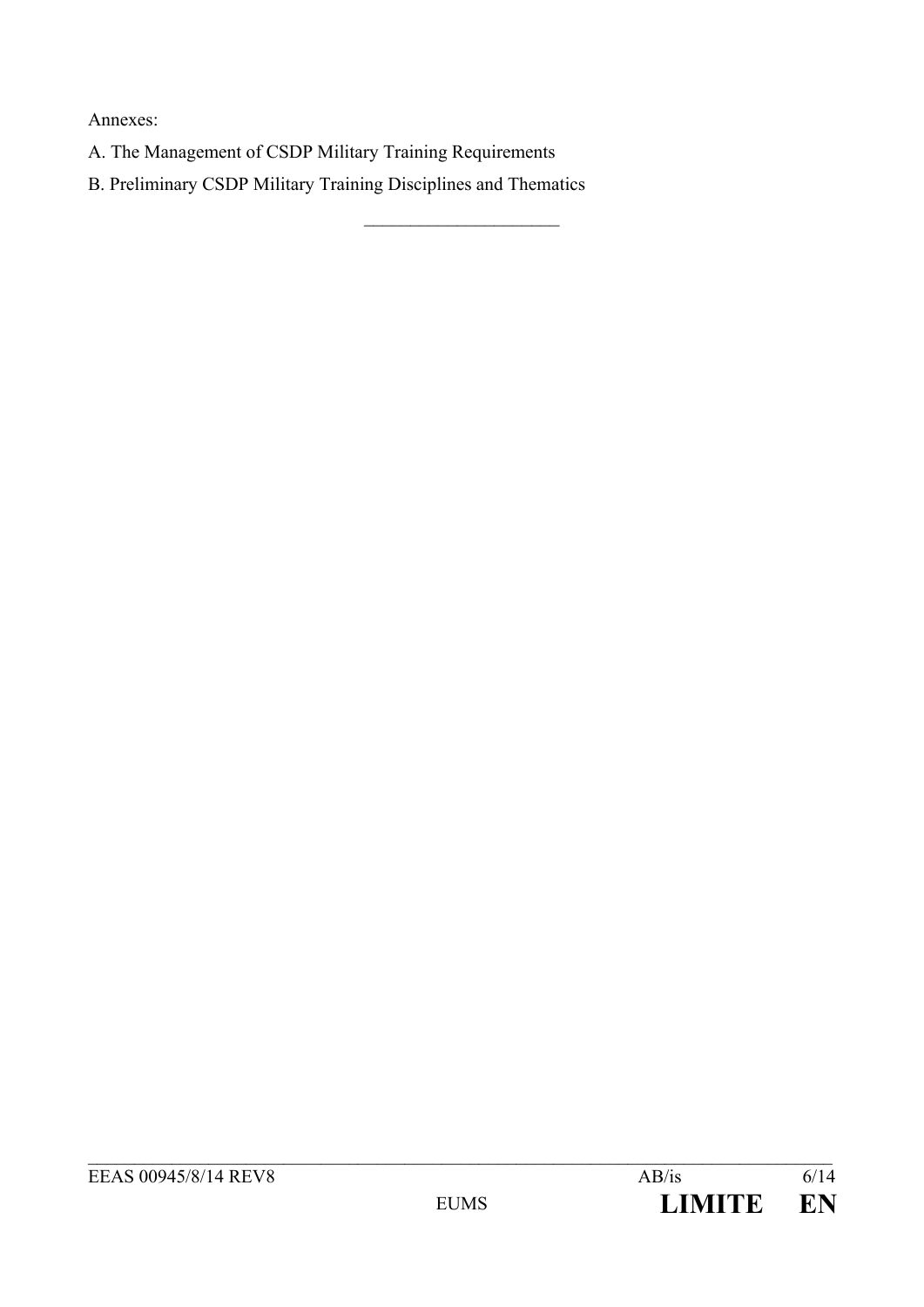Page intentionally left blank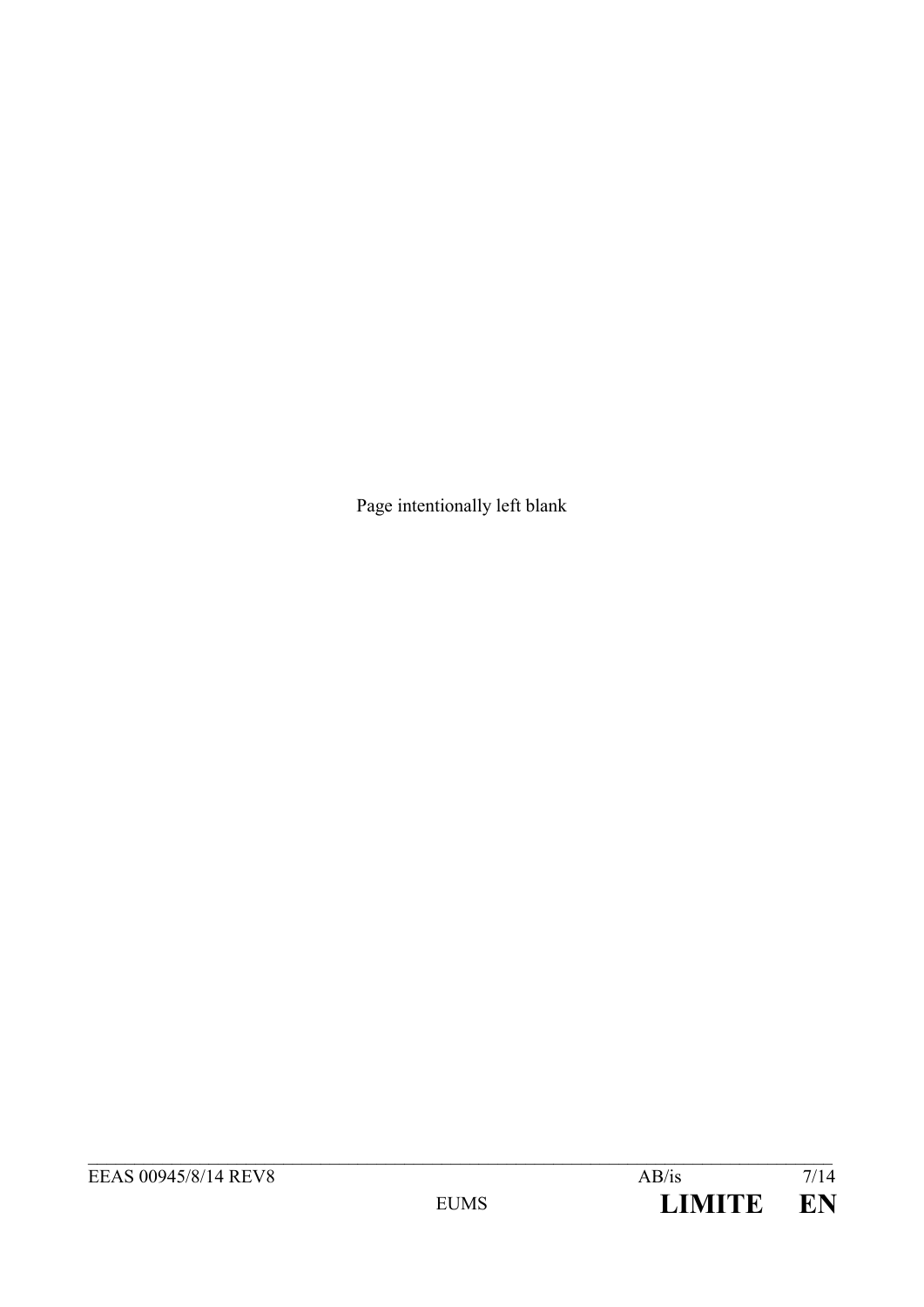#### **ANNEX A**

(Para 5 and 14)



Military Training Requirements for Discipline X: WHAT training is necessary for a specific audience, in order to achieve/ sustain all performance objectives (PO1.1 to PO n.3) relevant across all thematics (1 to n) for discipline X?

Military Training Requirements for Discipline CBRN/WMD: Audience at the pol-strategic level have to be able to ...(PO1.1...3.3). In order to achieve/maintain this capability, the respective audience have to attend courses.... The Course "Non-proliferation for leaders" have to be improved and a new course is required for PO 2.3, 3.2 and 3.3. (TRA conclusions)

 $AB/is$ 

**LIMITE** 

 $8/14$ 

EN

Annex A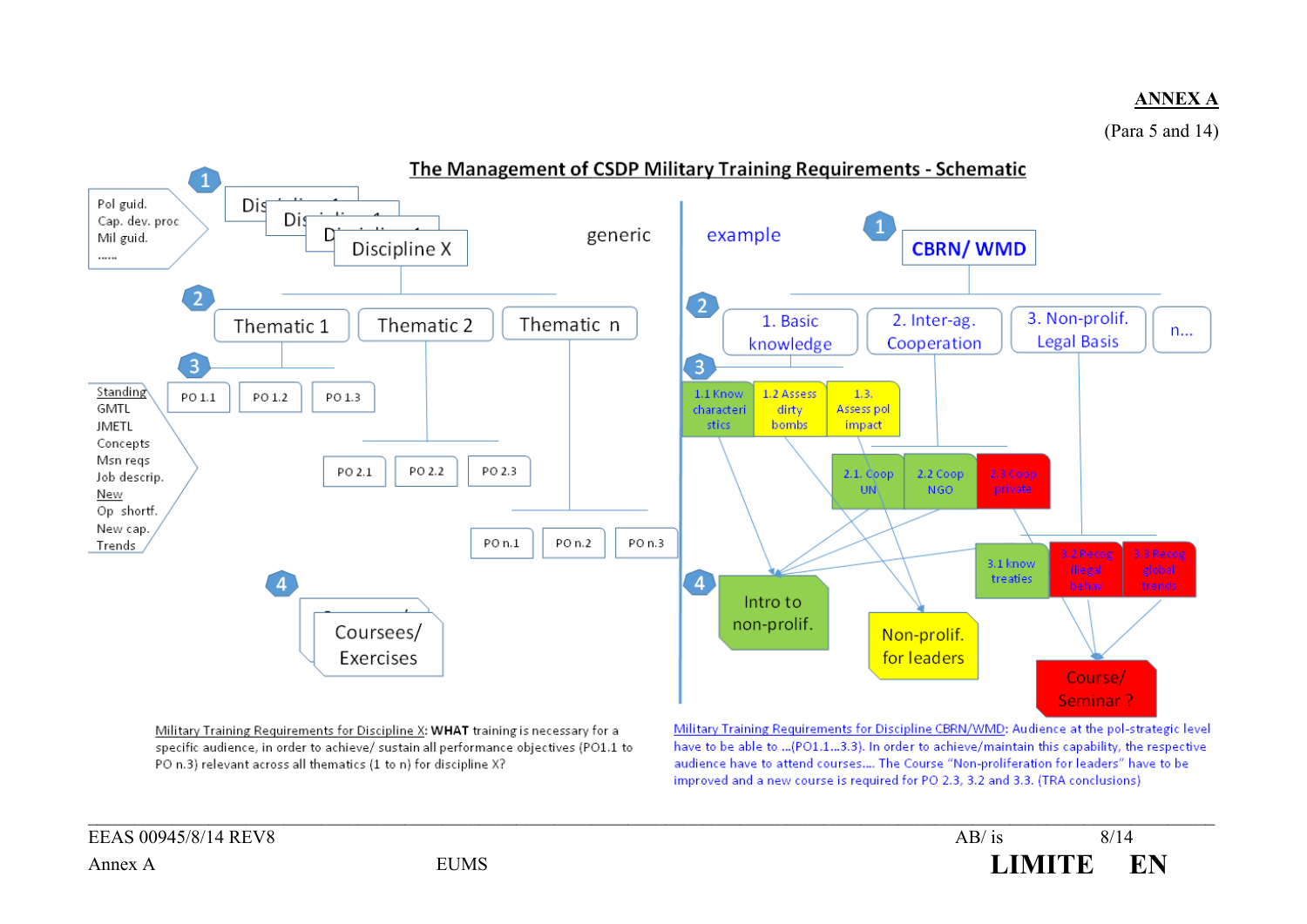#### The Management of CSDP Military Training Requirements - Description

DISCIPLINES - How do we tackle training in a structured way? Training is a multidisciplinary activity but it is better managed at sectorial level - DISCIPLINE. Disciplines may derive from political or military guidance, capability development process etc. in support of a particular military capability (e.g. Air operations, Logistics, Operations Planning, CBRN/WMD etc.).

**Chemical Bacteriological Radiological Nuclear/ Weapons of Mass Destruction (CBRN/WMD)** 

THEMATICS - A discipline is a functional category that groups distinct performance objectives but training may not be manageable at this level. This requires further breaking down the discipline in functional areas - THEMATICS (e.g. basic knowledge, management, execution, legal basis etc.). A thematic is relevant across all levels and audiences and are confirmed in the process of Training Requirements Analysis (TRA).

1. CBRN/WMD Basic knowledae

2. Interagency Cooperation

3. Non-proliferation legal basis

PERFORMANCE OBJECTIVES (POs) - What individuals/ collectivises (training audience) should be able to do in order to: carry out the military tasks - GMTL/ JMETL (standing requirements), avoid doing mistakes again (new requirements from operational shortfalls), be prepared for futures scenarios (new requirements from future scenarios/ trends), be able to operate new capabilities (new requirements from new capabilities). POs are grouped by thematic and are relevant for a specific audience. They are confirmed in the process of TRA.

| 1. CBRN/WMD Basic knowledge                    | 2. Interagency Cooperation                | 3. Non-proliferation. Legal Basis  |
|------------------------------------------------|-------------------------------------------|------------------------------------|
| PO 1.1. Know characteristics of WMD            | PO 2.1 Cooperation with UN                | PO 3.1 Know treaties               |
| PO 1.2. Assess effects of dirty bombs          | PO 2.2 Cooperation with NGOs              | PO 3.2 Recognize illegal behaviour |
| PO 1.3. Assess political impact of dirty bombs | PO 2.3 Cooperation with private companies | PO 3.3 Recognize global trends     |

TRAINING ACTIVITIES (courses, exergises) - Training activities impart knowledge in support of/simulate/create similar conditions to real life for practicing performance objectives. Existing training activities are confirmed in the process of TRA.

Introduction to non-proliferation course

**Non-proliferation for leaders course** 

TRAINING DEFICIENCIES/GAPS. In the process of TRA, training gaps may be exposed by matching the identified performance objectives (3) with existing training (4). Potential conclusions of TRA may be: A. existing training covers POs and no action is required; B. existing training does not properly cover POs and a course review is necessary and, C. for some POs there is no training and a course should be designed for that (deficiencies and gaps are solved through Training Needs Assessment - TNA, by the training providers).

PO 1.1, 2.1, 2.2 and 3.1 are very well covered by the course "Introduction to non-proliferation course"

PO 1.2 and 1.3 are insufficiently covered by the course "Non-proliferation for leaders"

PO 2.3, 3.2 and 3.3 are not covered by any existing training and a new course should be devised

| Legend:                         |
|---------------------------------|
| Text in black - generic process |
| Text in blue - example          |
|                                 |

**EUMS** 

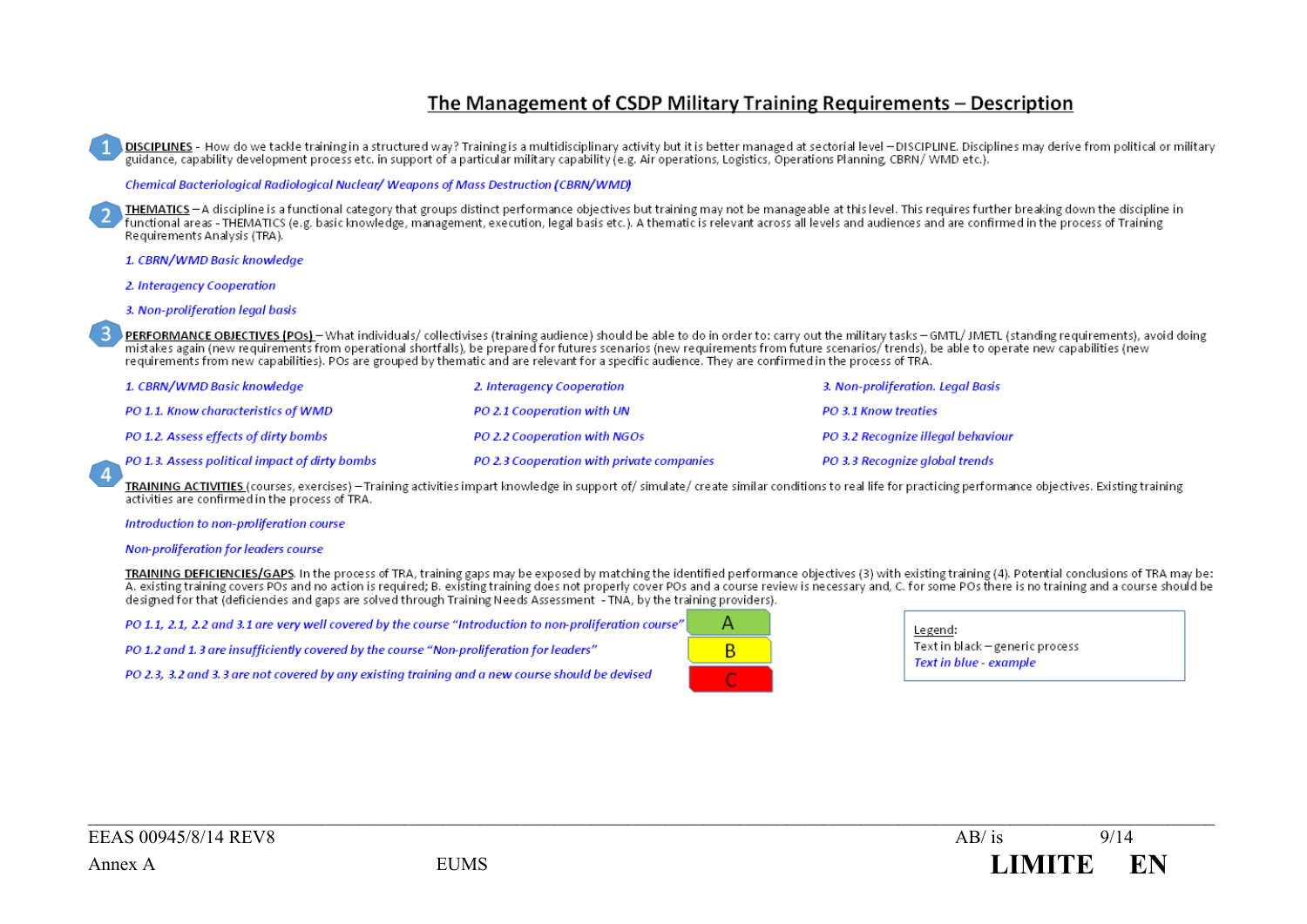### **ANNEX B**

(Chapter D)

# **Preliminary EU Military Training Disciplines and Thematics**

| <b>Discipline</b>                      | <b>Thematics</b>                                                  | <b>Discipline</b><br>leader                                                      |
|----------------------------------------|-------------------------------------------------------------------|----------------------------------------------------------------------------------|
|                                        | Disciplines specific to CSDP or relevant at EU level <sup>1</sup> |                                                                                  |
| Comprehensive                          | DELETED FROM THIS POINT UNTIL THE END OF                          | <b>DELETED</b>                                                                   |
| Approach to Crisis                     | THE COLUMN                                                        | <b>FROM</b><br><b>THIS</b>                                                       |
| Management in CSDP                     |                                                                   | <b>POINT</b><br><b>UNTIL</b><br><b>THE END</b><br><b>OF THE</b><br><b>COLUMN</b> |
| (Military role in)                     |                                                                   |                                                                                  |
| <b>Cyber Defence</b>                   |                                                                   |                                                                                  |
| <b>Operations Planning</b><br>for CSDP |                                                                   |                                                                                  |
| Civil Military                         |                                                                   |                                                                                  |
| Cooperation (CIMIC)                    |                                                                   |                                                                                  |
| (Military role and                     |                                                                   |                                                                                  |

<span id="page-10-0"></span>**<sup>1</sup>** these are disciplines for which some training solutions could be developed in common, at EU level, in a comprehensive manner.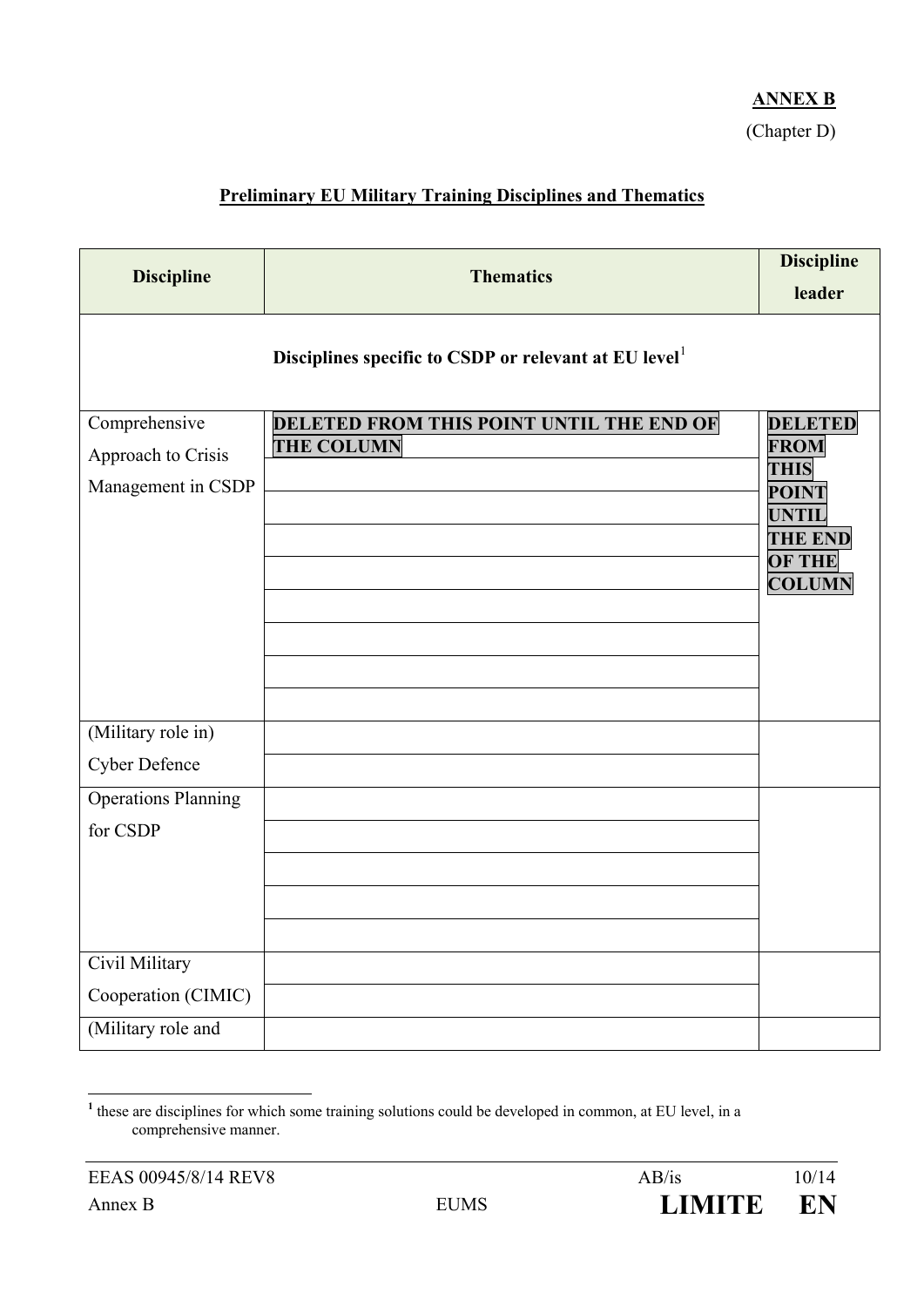|                                | <b>Thematics</b> | <b>Discipline</b> |
|--------------------------------|------------------|-------------------|
| <b>Discipline</b>              |                  | leader            |
| tasks in) Crisis               |                  |                   |
| Management/                    |                  |                   |
| Disaster Relief <sup>1</sup>   |                  |                   |
|                                |                  |                   |
|                                |                  |                   |
|                                |                  |                   |
|                                |                  |                   |
|                                |                  |                   |
|                                |                  |                   |
|                                |                  |                   |
|                                |                  |                   |
|                                |                  |                   |
| (Military role in)             |                  |                   |
| <b>Integrated Border</b>       |                  |                   |
| Management (Border             |                  |                   |
| Security) $^{2}$               |                  |                   |
| (Military Support) to          |                  |                   |
| Counter Terrorism <sup>3</sup> |                  |                   |
| (Military Support to)          |                  |                   |
| SSR and DDR                    |                  |                   |
| Financing of CSDP              |                  |                   |
|                                |                  |                   |
| military missions and          |                  |                   |
| operations                     |                  |                   |
| Legal aspects of               |                  |                   |
| CSDP (to include               |                  |                   |

<span id="page-11-0"></span><sup>&</sup>lt;sup>1</sup> Some of these requirements exceed in part the CSDP framework and may serve for other EU activities, to include the internal security tasks (e.g. civilian protection, border management, counter terrorism). The inclusion of these requirements in this document has been suggested by their potential relevance to the military training audience, which may require training for both CSDP and internal security tasks.

<span id="page-11-1"></span>**<sup>2</sup>** Idem.

<span id="page-11-2"></span>**<sup>3</sup>** Idem.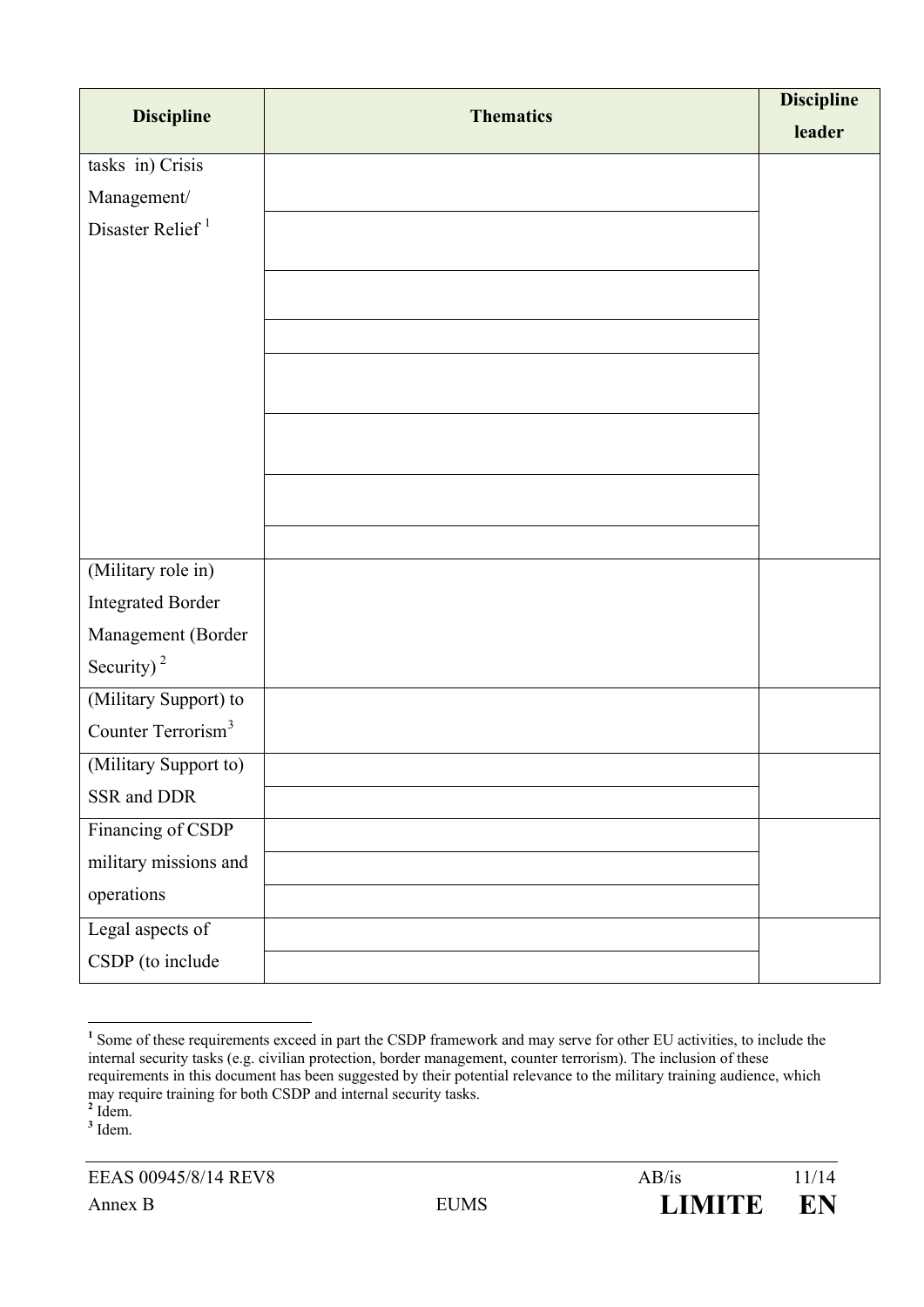| <b>Discipline</b>                             | <b>Thematics</b>                         | <b>Discipline</b>              |  |
|-----------------------------------------------|------------------------------------------|--------------------------------|--|
|                                               |                                          |                                |  |
| ROE)                                          |                                          |                                |  |
| (Military role in)                            |                                          |                                |  |
| Maritime Security                             |                                          |                                |  |
|                                               |                                          |                                |  |
|                                               |                                          |                                |  |
|                                               |                                          |                                |  |
| (Military role in)                            |                                          |                                |  |
| <b>Space Operations</b>                       |                                          |                                |  |
| (Military Role) in                            |                                          |                                |  |
| <b>Energy Security</b>                        |                                          |                                |  |
| Disciplines relevant at MS level <sup>1</sup> |                                          |                                |  |
| CBRN/WMD                                      | DELETED FROM THIS POINT UNTIL THE END OF | <b>DELETED</b>                 |  |
|                                               | THE COLUMN                               | <b>FROM</b><br><b>THIS</b>     |  |
|                                               |                                          | <b>POINT</b>                   |  |
|                                               |                                          | <b>UNTIL</b><br><b>THE END</b> |  |
|                                               |                                          | <b>OF THE</b>                  |  |
| Mission Specific/Pre-                         |                                          | <b>COLUMN</b>                  |  |
| deployment Training                           |                                          |                                |  |
|                                               |                                          |                                |  |
|                                               |                                          |                                |  |
|                                               |                                          |                                |  |
|                                               |                                          |                                |  |
| Intelligence/ISTAR                            |                                          |                                |  |
|                                               |                                          |                                |  |
|                                               |                                          |                                |  |

<span id="page-12-0"></span>**<sup>1</sup>** these are disciplines for which MS are mainly responsible. However, a coherent analysis at EU level could help MS in developing standardized training and finding synergies with EU civilian training.